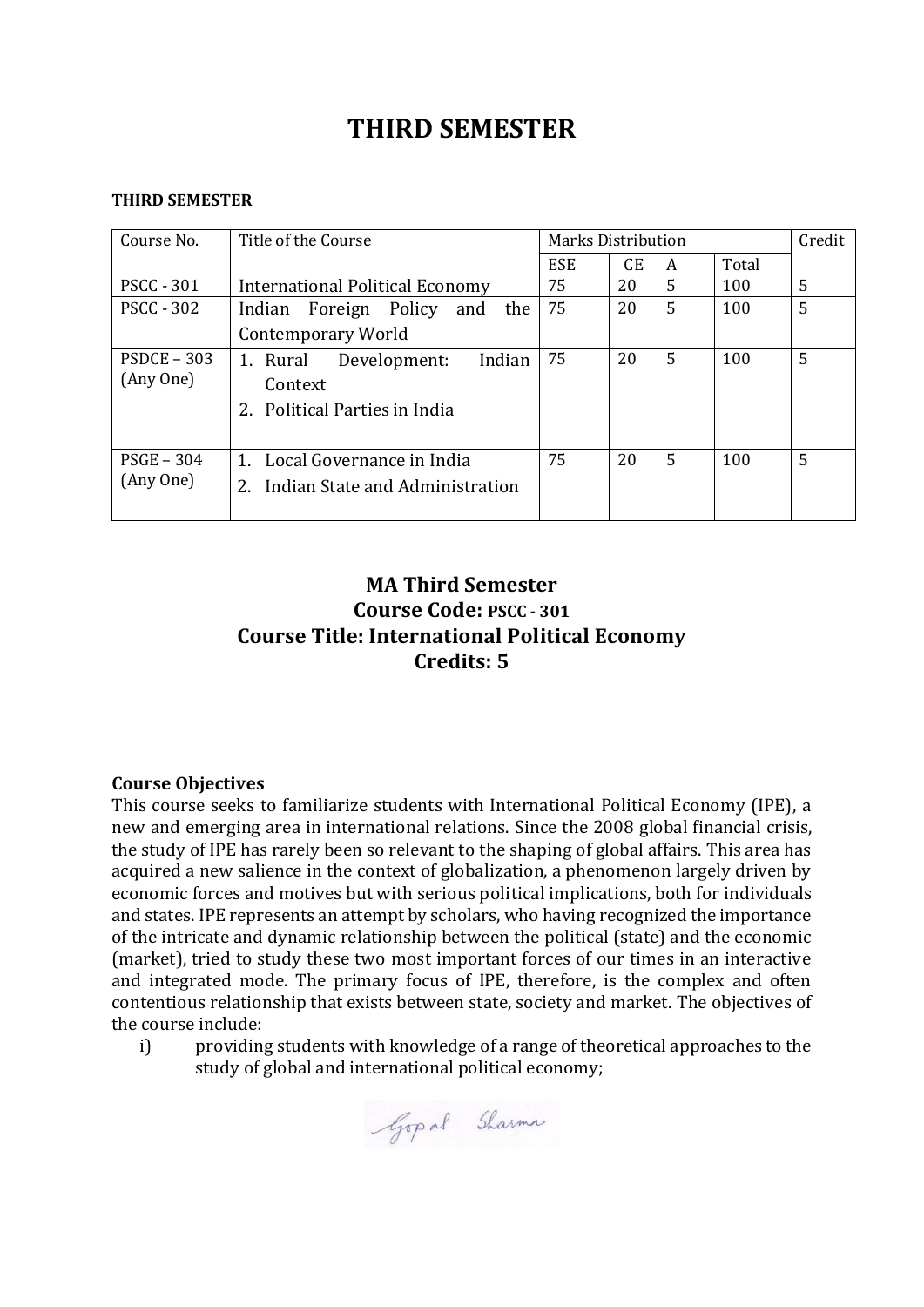- ii) providing students with an understanding of debates about the emergence and political consequences of a globalised economy, with its patterns of inequality;
- iii) exploring the prospects and politics of managing the global economy in the context of globalization; and
- iv) relationship is sought to be studied from three most important and influential ideological perspectives that engaged human intellectual attention in the postindustrial societies over the last few hundred years, namely, liberal, nationalist and Marxist. These three perspectives are employed to examine and explain some of the most critical issues in IPE like international money, international trade and role of MNCs and the relationship between dependency and economic development.

## **Unit: I. Nature of International Political Economy**

- $\triangleright$  Importance and Consequences of Market
- Three Perspectives on IPE
	- Liberal
	- Marxist
	- Nationalist

### **Unit: II. Contemporary Theories of IPE**

- $\triangleright$  Theory of Dual Economy
- $\triangleright$  Theory of the Modern World System
- $\triangleright$  Theory of Hegemonic Stability

### **Unit: III. International Money and Trade**

- $\triangleright$  The Bretton Woods (1944-1976)
- $\triangleright$  The Non-System of Flexible Rates
- $\triangleright$  Free Trade vs Protectionism
- $\triangleright$  Global Financial Crisis 2008

#### **Unit: IV. Dependency and Economic Development**

- Liberal and Marxist Perspectives on Economic Development
- Underdevelopment
- Uneven Growth
- Eeast Developed Countries Strategies

## **Unit: V. Globalization and IPE**

- Multi-National Corporations (MNCs) Nature and Role
- $\triangleright$  State and Market Transnational Civil Society
- $\triangleright$  Rise of Economic Regionalism and Economic Actors
- $\triangleright$  Political Economy of COVID 19 Crisis
- $\triangleright$  India's Globalization: Evaluating the Economic Consequences

Gop al Sharma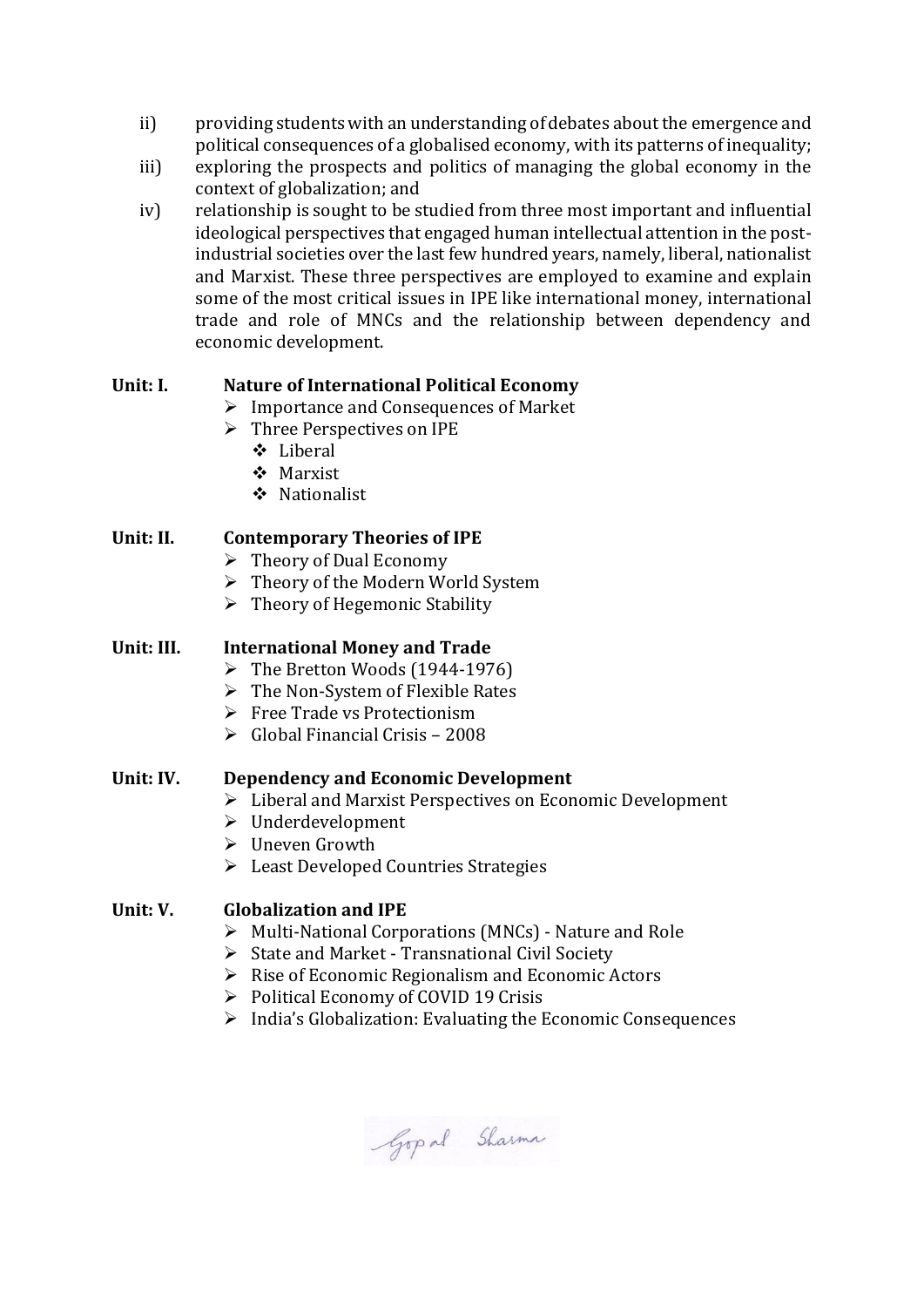## **Suggested Readings**

## **Books**

- Rahul Mukherji, Political Economy of Reforms in India, Publisher: Oxford, 2014.
- Richard T. Fly, An Introduction of Political Economy, Publisher: Read Books, 2013.
- Thomas Oatley, International Political Economy, Publisher: T&F India, 2019.
- Susan Strange (Ed.), Paths to International Political Economy, Taylor & Francies Ltd., 2020.
- Susan Strange, States and Markets: An Introduction to International Political Economy, Pinter Publishers, London, 1988.
- Shadwell John Lancelot, Political Economy for the People, Publisher: Wentworth Press, 2019.
- Gilpin, Robert, The Political Economy of International Relations, Publisher: Princeton, Princeton University Press, 1987.
- Harshe, Rajen, Twentieth Century Imperialism: Shifting Contours and Changing Conceptions, Publisher: Sage, 1997.
- Kennedy, Paul, The Rise and Fall of Great Powers, New York, Random House, 1987.
- Keohane, Robert O. After Hegemony, Cooperation and Discord in the World Political Economy, Publisher: Princeton, Princeton University Press, 1984.
- Ohmae, Kenichi, The End of the Nation State: The Rise of Regional Economies, London, Harper Collins, 1995.
- **Palmer, Norman D. The New Regionalism in Asia and the Pacific, Lexington, Heath** and Company, 1991.

## **Journals**

- Journal of Political Economy
- Economic and Political Weekly
- International Journal of Political Economy
- Political Economy Journal of India
- Foreign Affairs
- International Affairs
- International Organization
- International Studies
- Millennium
- World Politics

Gop al Sharma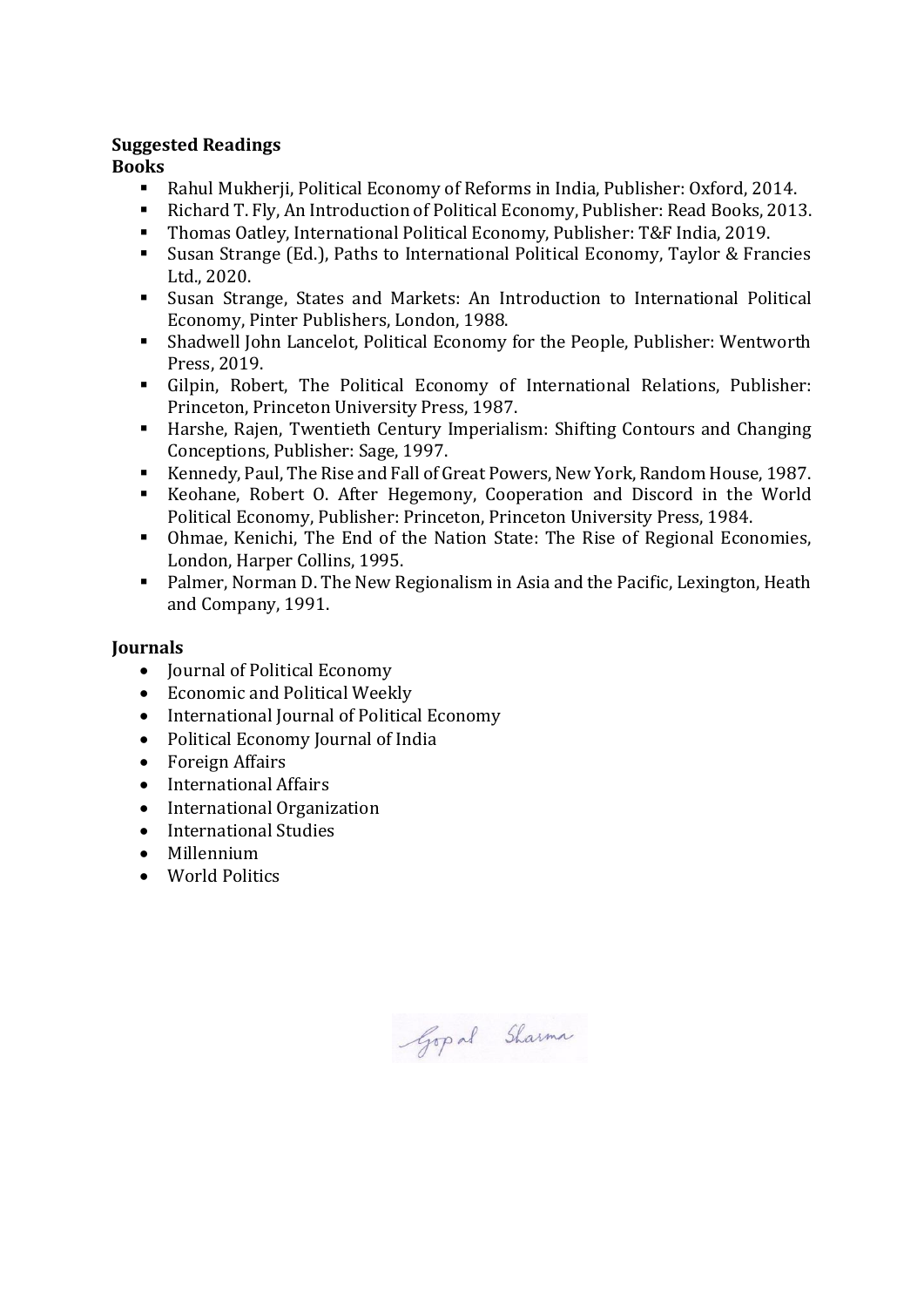## **MA Third Semester Course Code: PSCC – 302 Course Title: Indian Foreign Policy and the Contemporary World**

## **Credits: 5**

Objectives of the Course

This course seeks to familiarize students with India's Foreign policy in the arena of international relations. Every sovereign country has its foreign policy. Foreign policy refers to the sum total of principles, interests and objectives which a country promotes while interacting with other countries. The thrust of foreign policy keeps on changing according to changing international conditions. India's foreign policy is shaped by several factors including its history, culture, geography and economy and so on.

## **Unit I**

### **Foreign Policy: Meaning, Approaches and Theories**

Contemporary World—Major Trends and Developments, Foreign Policy—Meaning— Major Approaches and theories

#### **Unit-II**

#### **Indian Foreign Policy: Principles, Objectives and Determinants**

Indian Foreign Policy: Principles and objectives, Domestic Determinants: Geography, History, Culture, Society, Political System, External Determinants—Global, Regional, Bilateral.

#### **Unit-III**

#### **Structure of Foreign Policy**

Structure of Foreign Policy Decision-Making—Formal, Informal

#### **Unit IV**

## **India and Regionalism**

India and the United Nations, India's Approach to Regionalism - SAARC, ASEAN, India and the Bilateral Relations—United States, Japan, China, Pakistan, Bangladesh

#### **Unit V**

## **India and Major Global Issues**

India and Major Global Issues - Globalization, Terrorism, Human Rights, Gender-Nuclear Issues

Gop al Sharma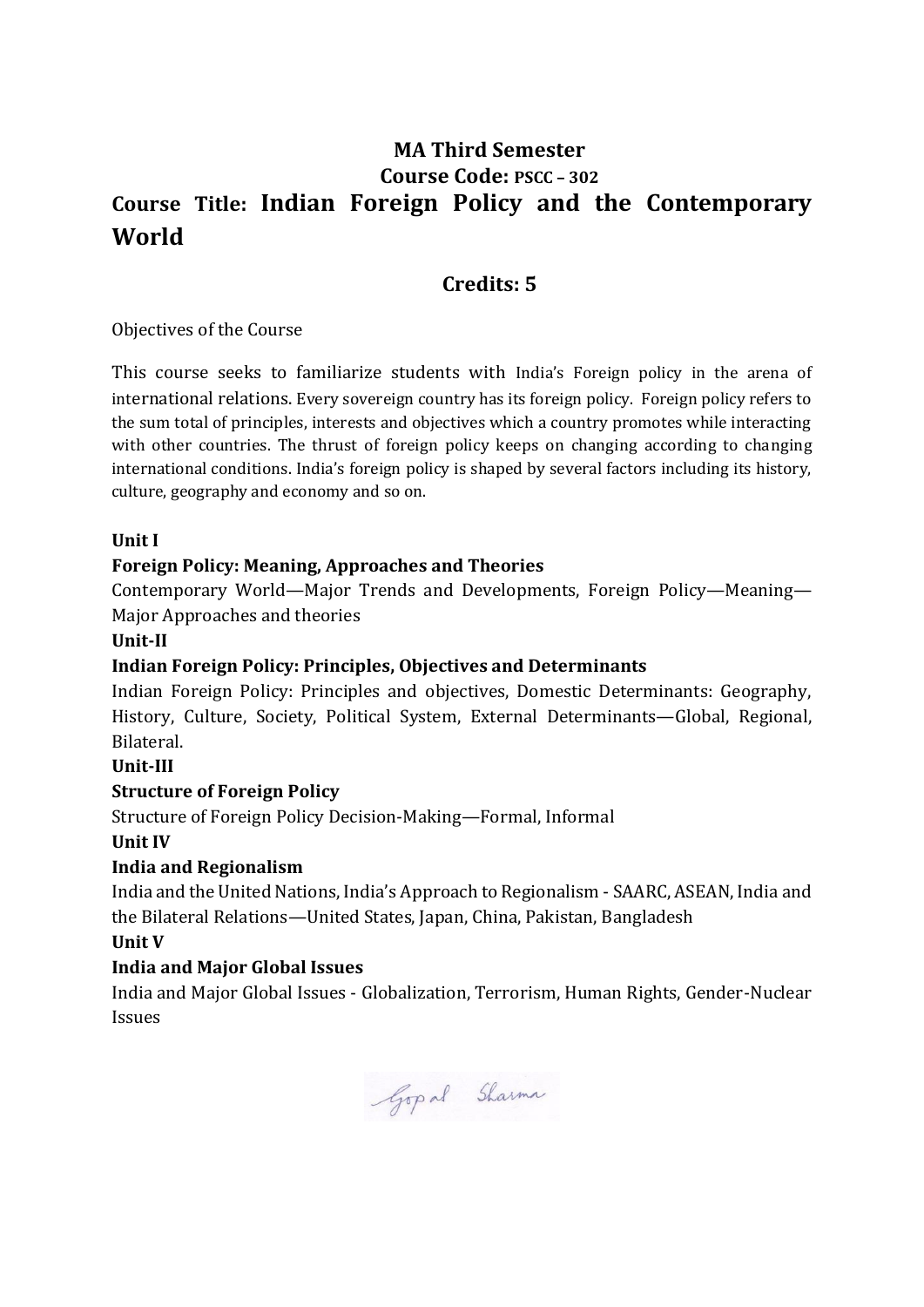### **Suggested Readings:**

- 1. Paranjpe, Shrikant, Parliament and the Making of Indian Foreign Policy: A Study of Nuclear Policy, New Delhi, Radiant Publishers, 1997.
- 2. Mansingh, Lalit, Venkatraman, M., Lahiri, Dilip, Dikshit, J.N., (Eds.), Indian Foreign Policy: Agenda for the 21st Century, Volumes 1 and 2, New Delhi Konarak Publishers, 1997 and 1998.
- 3. Kapur, Harish, India's Foreign Policy, 1947-92: Shadows and Substance, New Delhi, Sage Publications, 1994.
- 4. Grover, Verinder (Ed.) International Relations and Foreign Policy of India, Volumes 1 to 10, New Delhi, Deep and Deep Publications, 1992.
- 5. Girard, Michel (Ed.), Theory and Practice in Foreign Policy Making: National Perspectives in Academics and Professionals in International Relations, London. Pinter Publishers, 1984.
- 6. Dikshit, J.N., Across borders: Fifty years of India's Foreign Policy, New Delhi, Picus Books, 1998.
- 7. Chaturvedi, Arun, Lodha, Sanjay (Eds.), India's Foreign Policy and the Emerging World Order, Jaipur, Printwell Publishers, 1998.
- 8. Blackwell, Robert D., Carnesale, Albert, (Ed.), New Nuclear Nations: Consequences for U.S. Policy, New York, Council on Foreign Relations Press, 1993.
- 9. Appadorai, A., Rajan, M.S., India's Foreign Policy and Relations, New Delhi, South Asian Publishers, 1985.
- 10. Haksar, P.N., India's Foreign Policy and its Problems, Delhi, Atlantic Publishers, 1993.

Gopal Sharma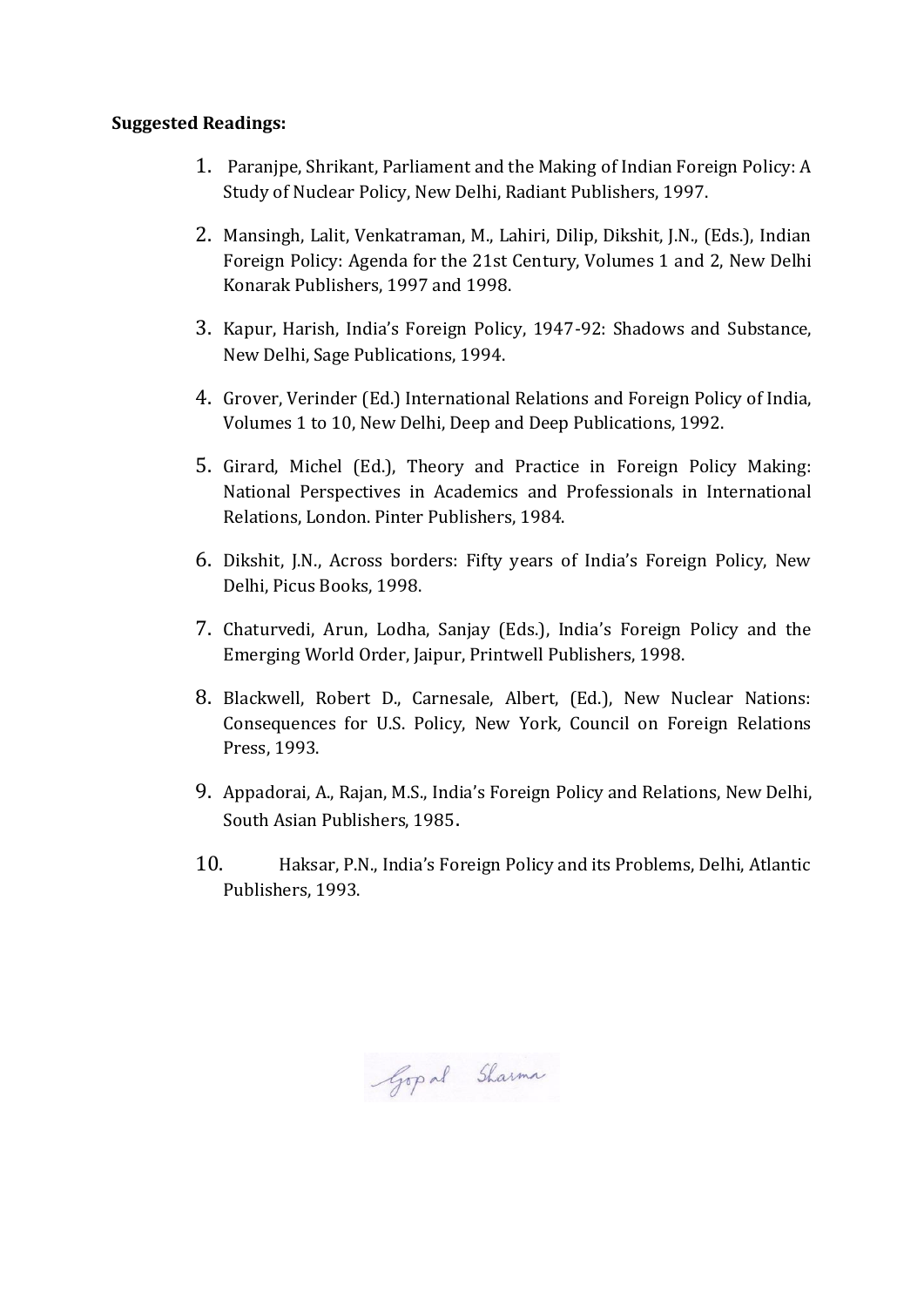## **MA Third Semester Course Title: Rural Development: Indian Context Course Code: PSDCE – 303 Credit 5**

## **Objectives**

India is a land of villages; rural economy is the backbone of Indian economy. Rural Development is a Unique concept designed to expose the students to make them aware of the rural life of people and the problem prevailing in rural area. The main objectives of this paper are:

1. To prepare the students to make them understand on the issues prevailing in rural areas

2. Students can solve the problems better for rural development.

3. This paper can make the students to understand the socio-economic conditions of rural folk. **Unit-I**

## **Rural Development: Concepts and Strategies**

Development: Concept and its Changing Perspective, Liberalization and Rural Development- Paradigm of Rural Development

## **Unit-II**

## **Rural Development in India**

Rural Development in India- Policies, Programmes and Strategies - Community Development Programme in India

## **Unit-III**

## **Administration for Rural Development**

Administration for Rural Development – District Administration- The Role of District Collector, Democratic Decentralization and Panchayati Raj- Evolution of Panchayati Raj – Structure, Functions and Sources of Finance – Role of Panchayats in Rural Development-Role of Cooperative and Voluntary/ Non Government Organizations in Rural Development.

## **Unit-IV**

## **Rural Planning in India**

Planning for Rural Development – Idea of Grassroots Planning- Decentralization of Planning Machinery- District-Level Planning

Financial Rural Development- Sources of funds for Rural Development- Institutional and Non-Institutional.

## **Unit-V**

## **Rural Poverty and Unemployment in India**

Rural Poverty - Causes and Indicators for measuring Poverty- Poverty Alleviation Programmes in India, Problems of Unemployment in India

Gopal Sharma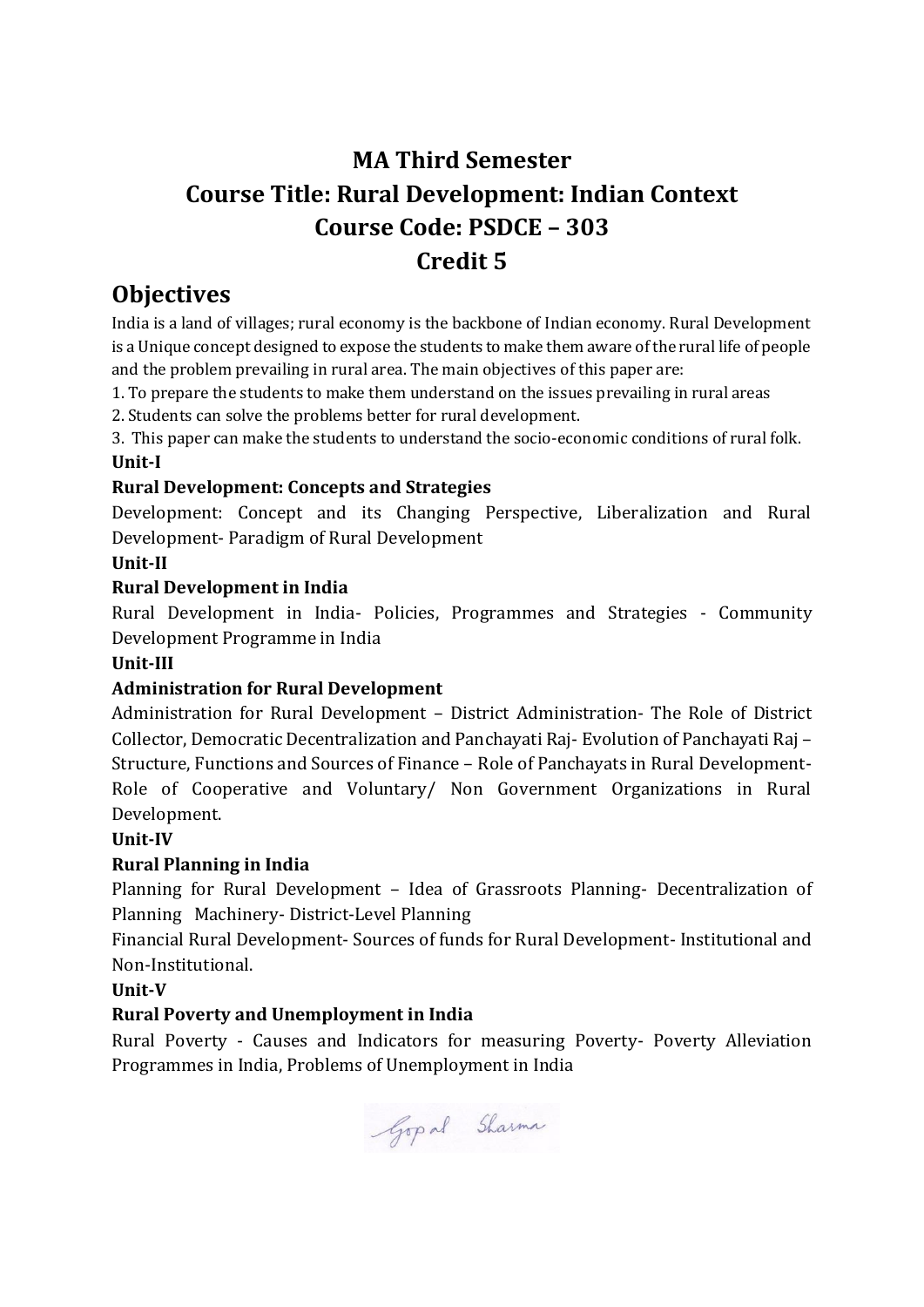# **POLITICAL PARTIES IN INDIA**

**Objectives** 

This Course focuses on the study of political parties in India both at center and state levels. The study comprises of their organization, ideology and political support base. The in-depth understanding of parties would enable the students also to examine the questions of inner party democracy and transfer of power within the party. Further, it engages the students on the questions of government funding of elections and elections campaign in the country. With the application of new technologies and new mass media, it is important to understand how the nature and magnitude of elections campaigns have changed in India. The course allows the students to make a comparative study of elections manifestos of major political parties which will give them insight into their commitments to the issues and how and in what ways they converge as well as differ from each other.

## **Unit-I**

## **The Party System in India**

Political Parties in Modern Democracies, Evolution and Role of Political Parties in India, Approaches to the Study of Party Systems in India, Nature of Indian Party system

### **Unit II: Understanding Issues in Indian Politics**

Comparing Manifestos of the Political Parties, Studies in Slogans. Election Campaign, Changing Nature of Political Campaign, Understanding Voting Behavior

#### **Unit-III**

## **National Parties: their Origin, Organization, Ideology, Support Base and Electoral Performance**

The Indian National Congress, The Bharatiya Janata Party (BJP) and the Communist Party of India (M). Debates on Democracy within Party. Dynasty politics and Family Succession in Parties

#### **Unit IV**

#### **Regional Parties - I**

Phenomenon of Rise of Regional Parties: Regional or Individual Aspirations?, Nature of Regional Parties: Dynasty and Family Proprietorship and Control

The Bahujan Samaj Party (BSP): Kanshi Ram and the Origin of the BSP, Ideology and Social Bases of Support, Shift in BSP Strategy, BSP in Uttar Pradesh.

The Trinamool Congress: Origin of the TMC, Ideology and Social Bases of Support in West Bengal

Gop al Sharma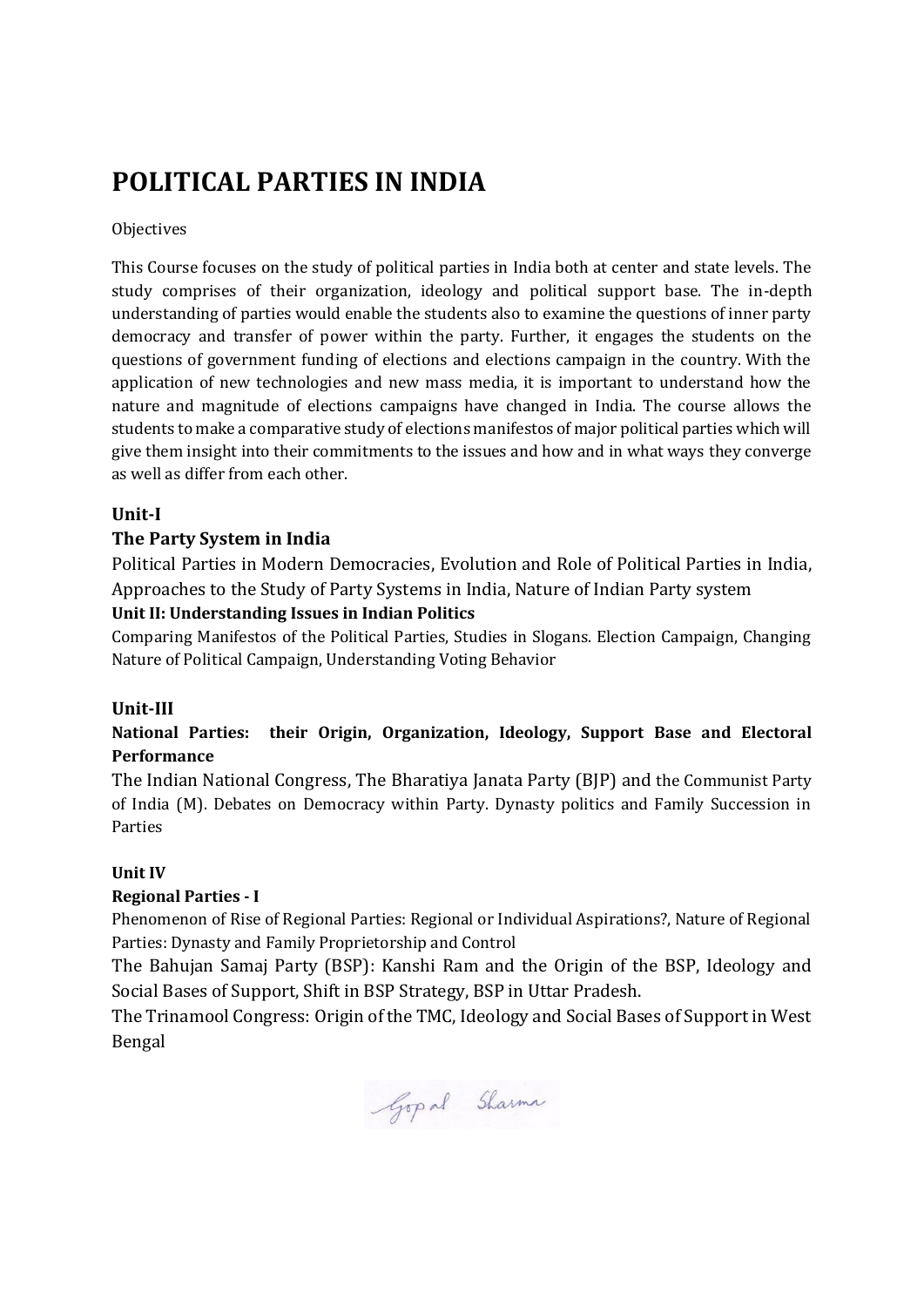## **Unit V Regional Parties**

The Akali Dal: Origin, growth, the demand for Punjab Suba (1947-66), Akali Dal after formation of Punjabi Sabha, Electoral performance and Social Support.

The Shiv Sena: origin, ideology, organizational structure and initial growth, Rebirth of the Shiv Sena, Mobilization strategies since 1980s.

The Telugu Desam Party: origin, electoral performance and social support.

Asom Gana Parishad: The Assam Movement and the birth of AGP, AGP in power (1985- 1990), the AGP in Opposition, Electoral Performance, and social base.

The DMK/AIDMK in Tamil Nadu: birth of the DMK, growth, split and birth of AIDMK, Cultural Mobilization, Electoral performance, political power.

**Select** Readings:

Adeney Katharine and Lawrence Saez, Coalition Politics and Hindu Nationalism, Routledge, 2005.

Chandra Kanchan, Why Ethnic Parties Succeed?: Patronages and Ethnic Head Counts in India, Cambridge University Press, Cambridge, 2004.

Hasan, Zoya (ed.). Parties and Party Politics in India, Oxford University Press, New Delhi, 2001

Jafferlot, Christophe, The Hindu Nationalist Movement In India, Part I& II, Penguin India, New Delhi, 1996.

Kanungo Pralay, RSS' Tryst with Politics: From Hedgewar to Sudarshan, Manohar, New Delhi 2002.

Kohli, Atul, Centralization and Powerlessness: India's Democracy in a Comprehensive Perspective, in Joe Midgal, Atul Kohli & Vivenne Shue, (eds.), State Power and Social Forces, Cambridge University Press, 1994.

Kothari. Rajni, 'The Congress System Revisited: A Decennial Review', Asian Survey Vol. XIV: 12, Dec, 1974

Morris-Jones, W.H., Politics Mainly Indian, New Delhi, Orient Longman, 1979.

Pai, Sudha, State Politics, New Dimension: Party System Liberalization and Politics of Identity, New Delhi, Shipra, 2000.

Gop al Sharma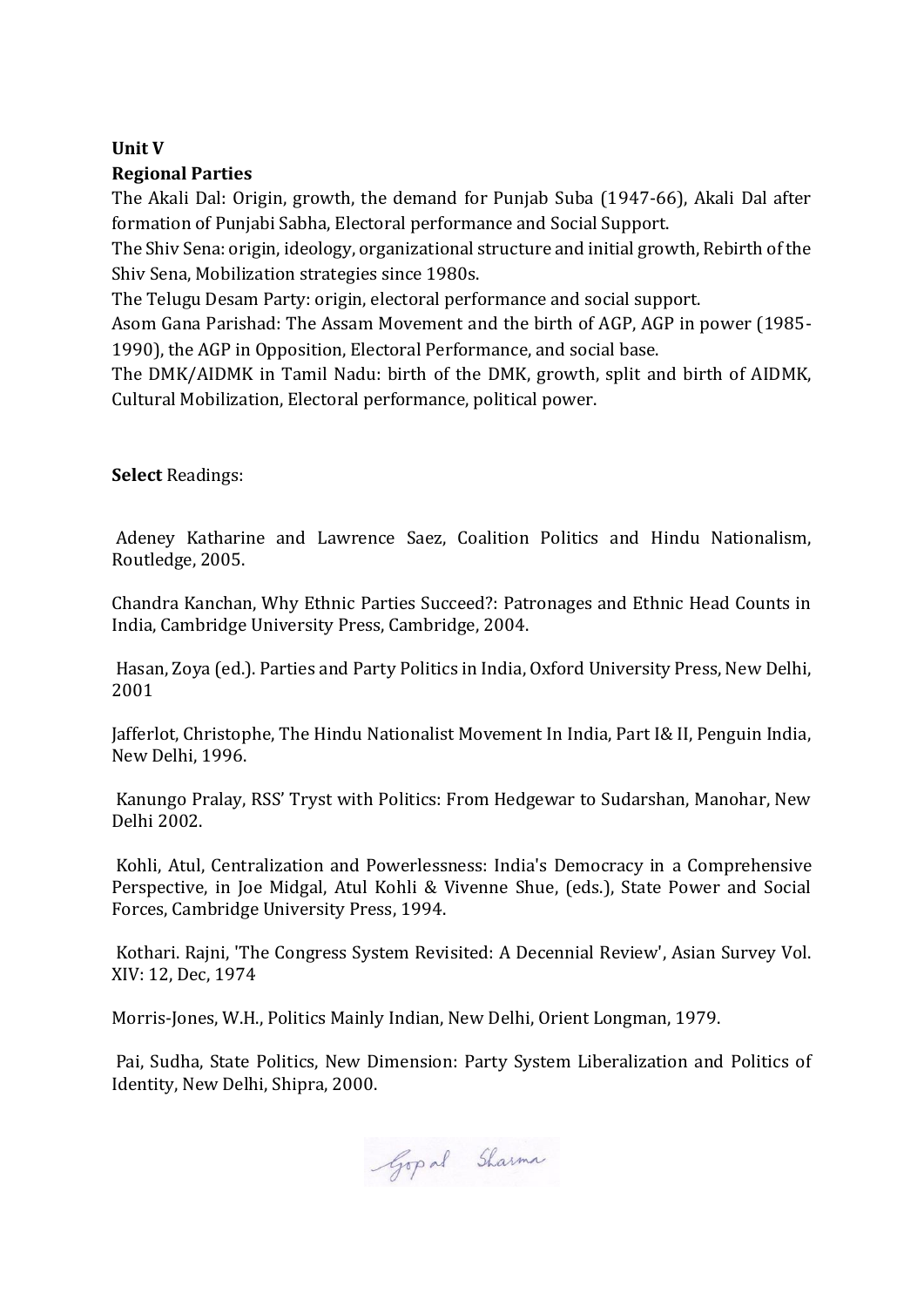Roy, Ramashray and Paul Wallace, (eds.), Indian Politics and the 1998 Election: Regionalism, Hindutva and Stale Politics, New Delhi, Sage, 1999.

Sartori, G., Parties and Party Systems: A framework for Analysis, Cambridge, Cambridge University Press, 1976.

Singh M.P. and Rekha Saxena, India at the Polls: Parliamentary Elections in a Federal Phase, Oriend Longman, Delhi, 2003.

DeSouza Peter Ronald and E. Sridharan, India's Political Parties, Sage, New Delhi, 2006 State and sub-state politics in India

## **MA Third Semester Course Title: LOCAL GOVERNANCE IN INDIA**

## **Course Code: PSGE – 304 Credit 5**

Objectives of the Course: The course will help students develop an understanding of the concept and theories of decentralisation and the nature of local institutions both at the urban and rural level. Apart from covering problems and challenges of urban and rural development, various programmes for the same will be studied.

## **Unit- I**

Local Government – the concept- Origin and Evolution of local Government in India **Unit-II**

Local Government and the Political Process in India since independence

Panchayati Raj and Municipal Governance in India

## **Unit-III**

73rd and 74th Amendment Acts.

Rural Governments: Composition, power and functions; Urban Local Governments: composition, power and functions.

Women and Political Participation, women and electoral politics in India - Focus on Panchayati Raj Institutions

## **Unit-IV**

Local Government and Bureaucracy in India

**Unit-V**

Leadership at the local level-Women in Local Governments in India

Autonomy of Local Government in India: Local Self Government- Local Democracy.

## **Readings**

Rawat, Harikrishna 2013; Samajik Shod Ki Vidhiya; New Delhi: Rawat Publications

Ahluwalia, Isher Judge. (2017). Urbanisation in India. New Delhi: Sage.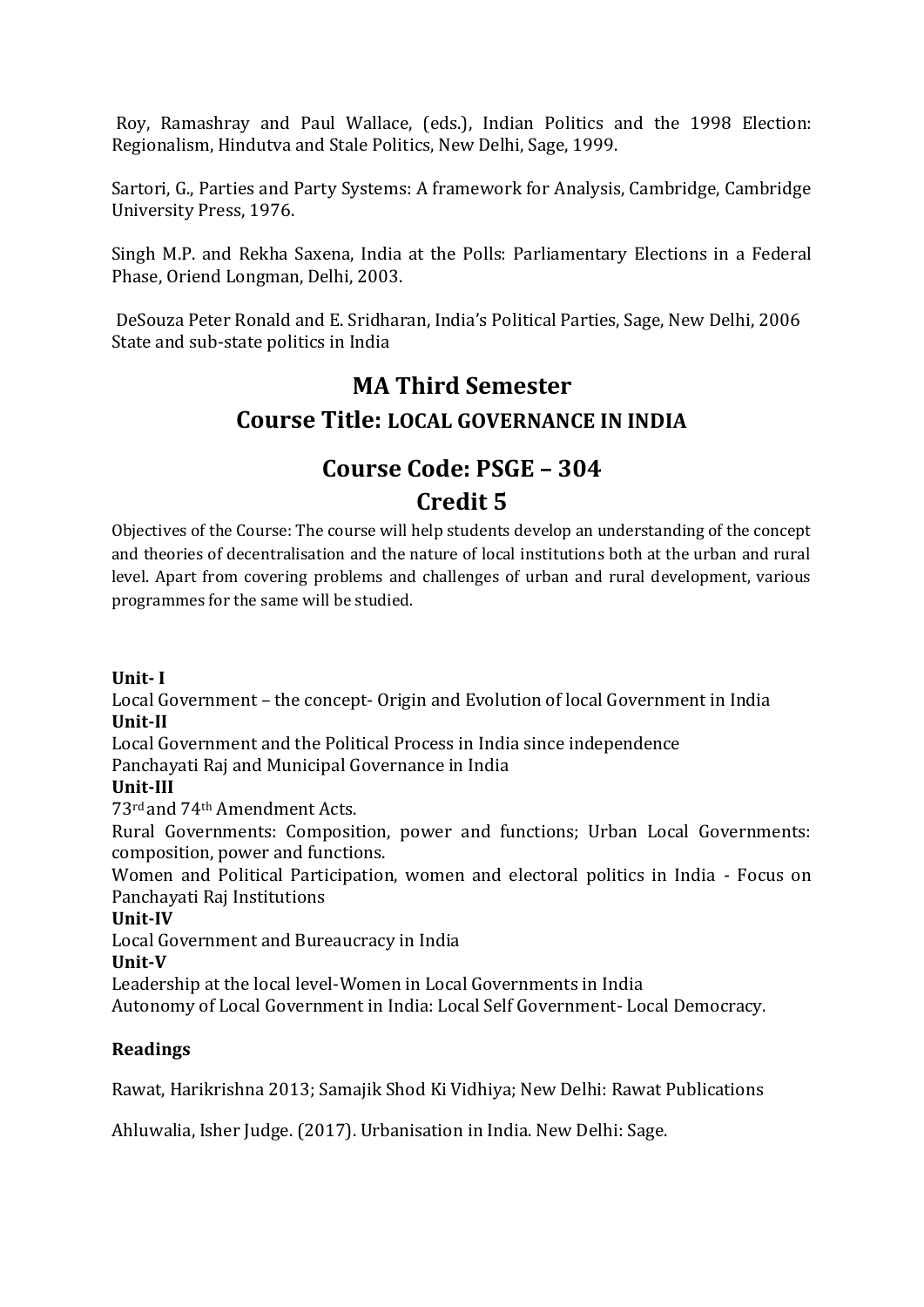Gopal Sharma

Arora, R. K. &Goyal, R. (1996). Indian Public Administration. New Delhi: VishwaPrakashan.

Aziz, A. (1996). Decentralised Governance in Asian Countries. Ed. New Delhi: Sage.

Bhadouria, B. D. S. & Dubey, V. P. (1989). Panchayati Raj and Rural Development. New Delhi: Commonwealth Publishers. Page 39 of 66

Bhattacharya, Mohit. (1976). Management of Urban Government in India. New Delhi: Uppal.

Sachdeva, Pradep. (2011). Local Government in India. Delhi: Pearson

Maheshwari, S. R. (2003). Local Government in India. Agra: Lakshmi Narain Aggarwal.

Maheshwari, S.R. (2017); Bharat Me SthaniyaShasan; Agra: Lakshmi Narain Agarwal

Mathew, G. (1994). Panchayati Raj in India: From Legislation to Movement. New Delhi: ISS.

Oommen, M. A. &Datta, A. (1995). Panchayats and their Finance. New Delhi: ISS.

Oommen, M. A. (1995). Devolution of Resources from the State to the Panchayati Institutions. New Delhi: ISS.

Gop al Sharma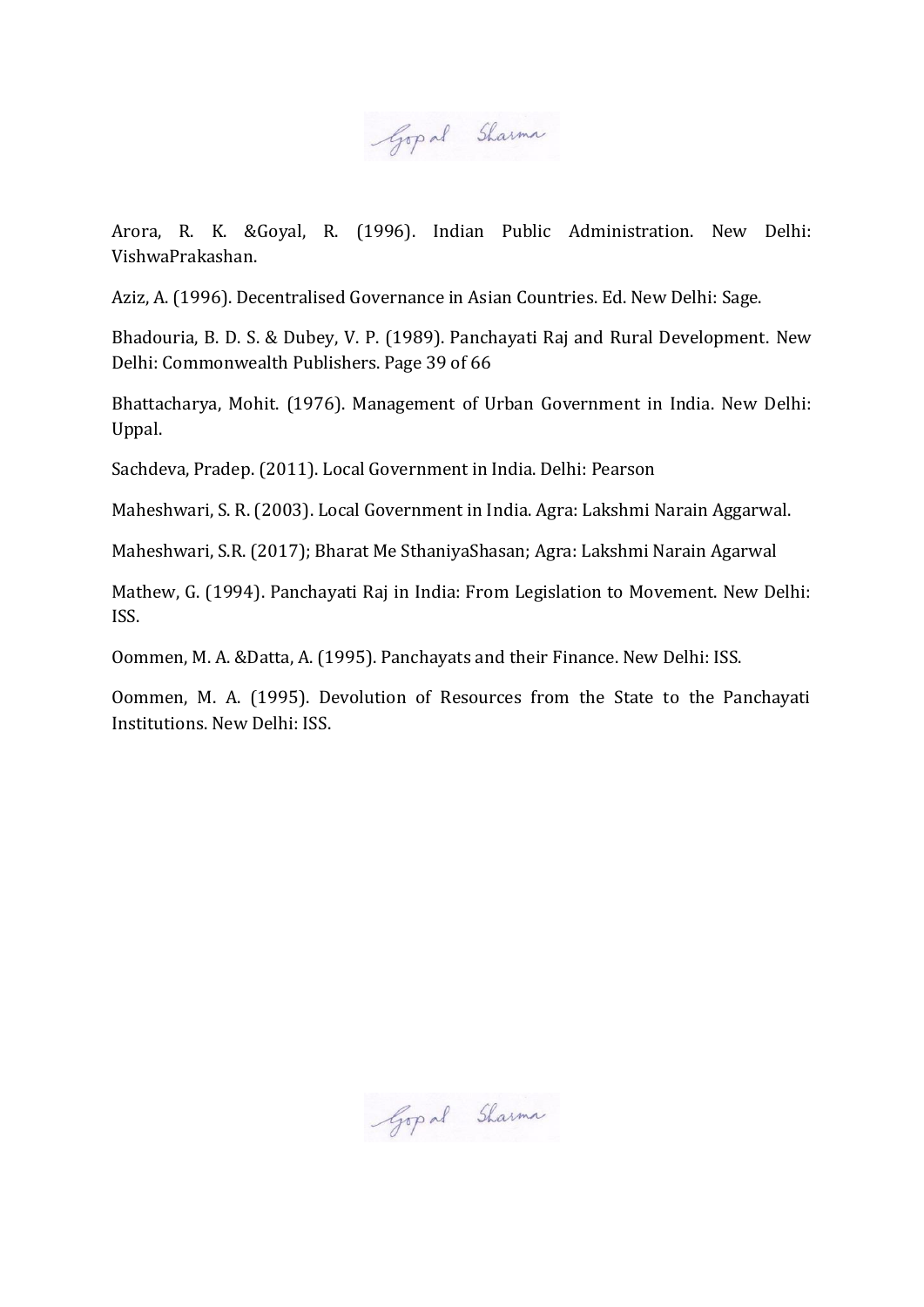## **Indian State and Administration**

### **Course Objectives**

This Course outlines the historical processes associated with the growth of public administration as a discipline in India; and goes on to reflect on contemporary administrative perspectives and experiences. It also focuses on changes brought about by administrative reforms in the governance of India. It discusses these changes in the context of the markedly neo-liberal agenda of the modern state. The course will seek to comprehend the broad intellectual traditions in administration that has decisively shaped the contours of Indian Administrative system as we understand it today. The course will also attempt to provide the student with some practical hands-on understanding on contemporary administration and policy concerns.

### **Learning Outcomes**

At the end of the course the students should be able:

- $\cdot \cdot$  to discuss the theoretical approaches to the study of Indian Administration;
- $\triangle$  to have a comprehensive overview of the major administrative developments since twentieth century; and
- $\div$  to debate key contemporary issues and problems pertaining to Indian administration.

## **Contents**

#### **Unit-I: Foundations of Administration**

- $\triangleright$  Ancient Administration and Kautilya's Arthasastra
- $\triangleright$  Mughal and British Administration
- $\triangleright$  Change and Continuity in Indian Administration in the Post-independence

#### **Unit-II: Public Services**

- All India, Central, State and Local Services
- Union and State Public Service Commission
- $\triangleright$  Training of Civil Servants

#### **Unit-III Local Governance**

- Democratic Decentralization and Panchayati Raj Institutions;
- 73rd and 74th Constitutional Amendments: Its Impact on Decentralization
- $\triangleright$  State Election Commission
- $\triangleright$  State Finance Commission
- Challenges to Local and Urban Governance
- $\triangleright$  Politics of Coalition and dynamics of Bureaucracy

Gop al Sharma

## **Unit- IV: Public Sector Reforms and Regulatory Authorities in India**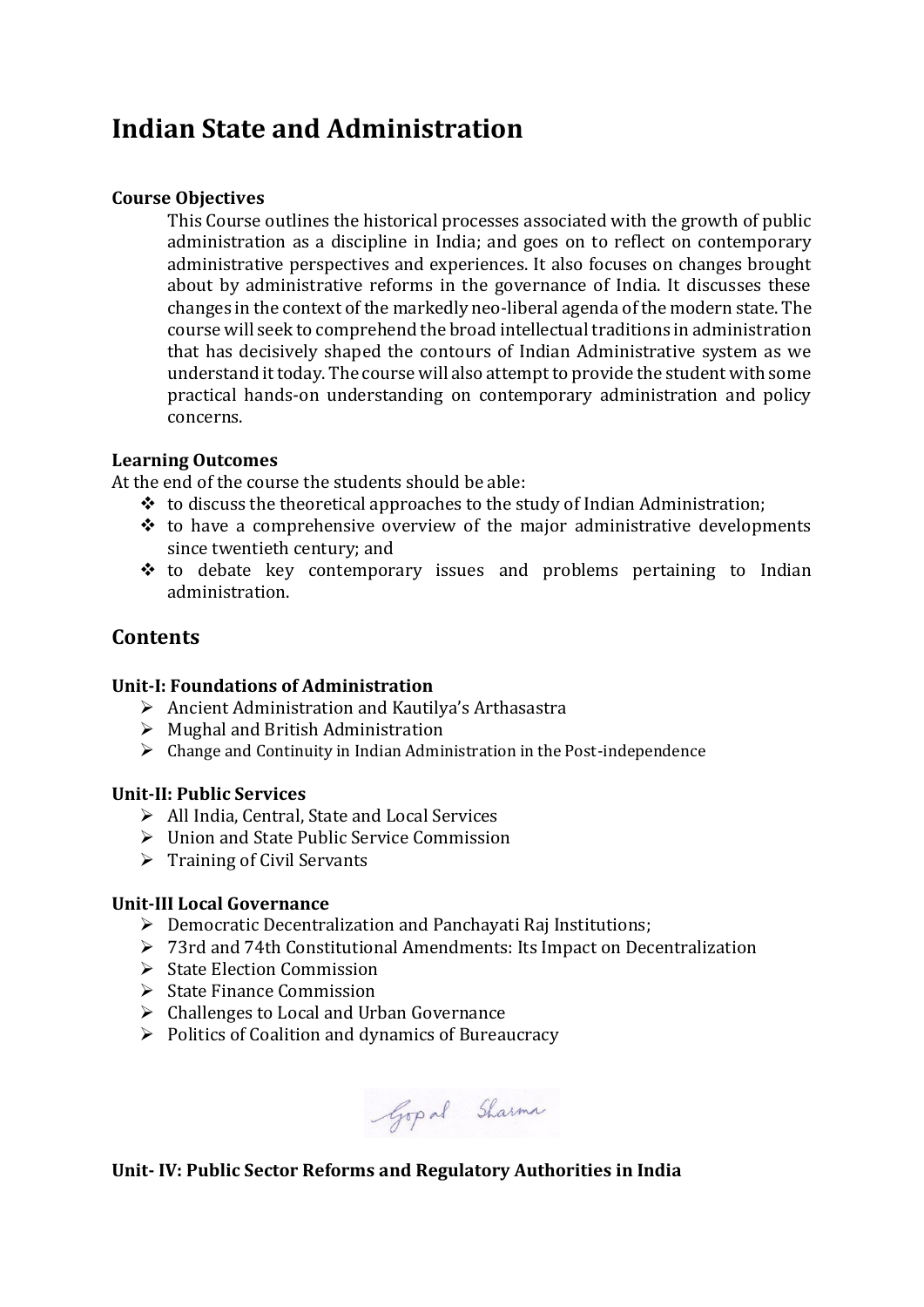- $\triangleright$  Public Sector in Modern India
- $\triangleright$  Forms of Public Sector Undertakings
- $\triangleright$  Problems of Autonomy, Accountability and Control
- $\triangleright$  Emergence of Regulatory Commissions in post-liberalization
- $\triangleright$  Telecom Regulatory Authority
- $\triangleright$  Central Electricity Regulatory Authority
- $\triangleright$  Insurance Regulatory Authority

### **Unit-V: Themes and issues in Indian Administration**

- $\triangleright$  Problems of Centre-State Relations
- **► ICTs & Good Governance**
- $\triangleright$  Administration and Politics: Politicization
- $\triangleright$  Integrity in Administration and Civil Service Ethics
- $\triangleright$  Corruption in Administration: Role of Lok Pal and Lok Ayukta
- Administrative Reforms: Role of Second Administrative Reforms Commission (ARC)

## **Selected Reading**

## **Unit – I**

- Barthwal, C.P. Indian Administration since Independence, Lucknow: Bharat Book Centre, 2003.
- Chakrabarty, Bidyut and Mohit Bhattacharya. Public Administration: A Reader, New Delhi: Oxford University Press, 2005.
- \* Kautilya, The Arthasashtra, New Delhi: Penguin, 1992.

**Unit – II**

- Maheswari, S. R. Indian Administration, New Delhi: Orient BlackSwan, 2005.
- Arora, RK, Public administration in India: Continuity and change, Rajat Publications, 2008.
- Chattopadhyay, H.P. Indian administration, New Delhi: Global Vision, 2009.
- Goel , S.L. Public Administration: Theory and Practice, New Delhi: Deep & Deep, 2003.
- Maheshwari, S.R. Public Administration in India: The Higher Civil Service, New Delhi: Oxford University Press, 2005.
- Sharma, M.P and B. L. Sadana, Public Administration in Theory and Practice, New Delhi: Kitab Mahal, 2010.

Gop al Sharma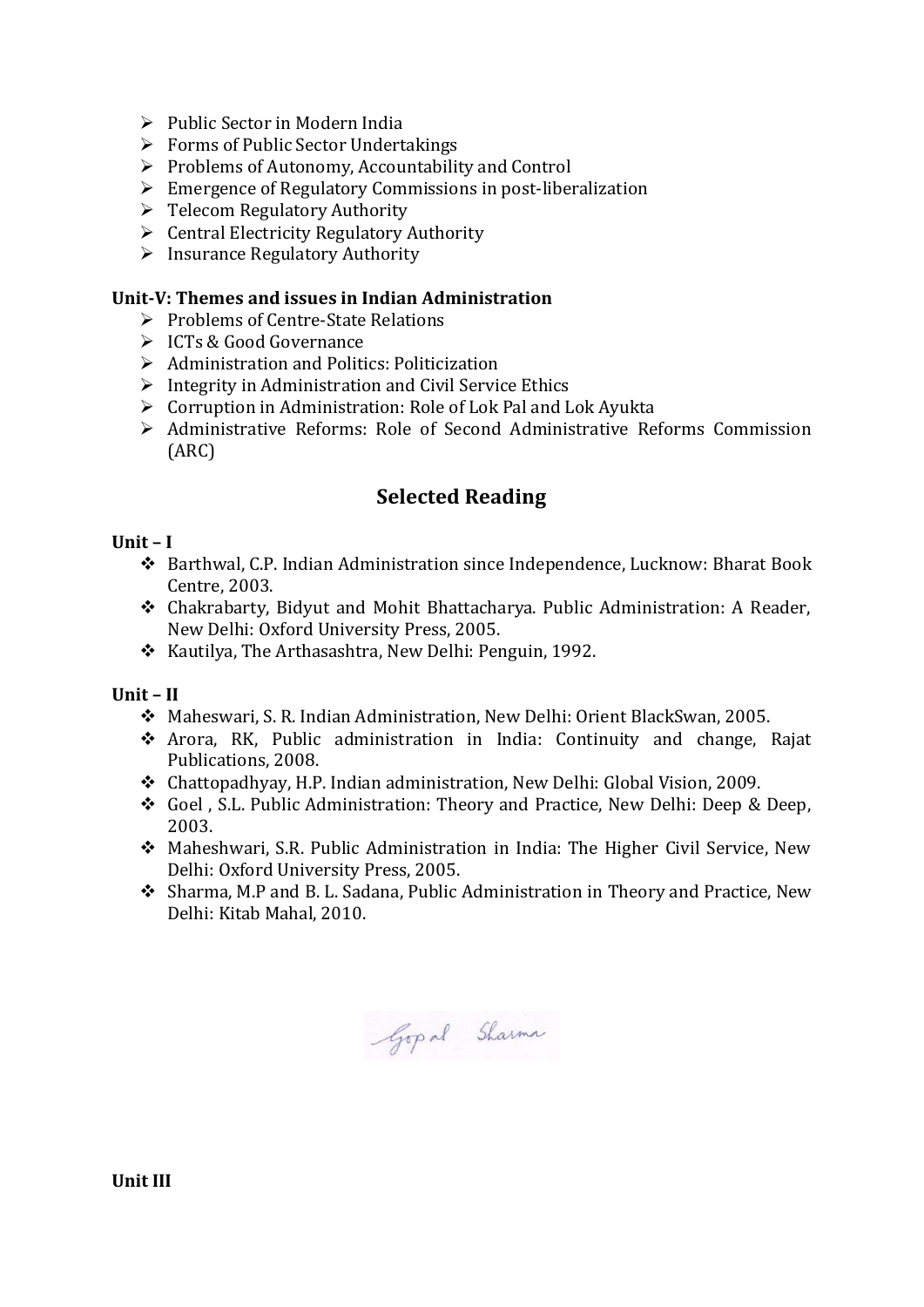- Bandyopadhyay, D, 'Guiding role of Central Finance Commission regarding the state counterparts', Economic and Political Weekly, Vol. XLIII, No.22, 2008.
- Bedi, Arya and Rita, Aryan, The constitution of India, New Delhi: Kataria, 2003.
- Chatturvedi,J.C. Political Governance, New Delhi: Isha Books, 2005.
- Government of India, Commission on centre-state relations report, Centre-state financial relations and planning, Vol.III, New Delhi: Government of India, 2010.
- Government of India, Report of Thirteenth Finance Commission 2010-2015, Vol.I, New Delhi: Ministry of Finance, 2009.
- Government of India, Second Administration Reforms Commission in its Sixth Report, Local governance: an inspiring journey into the future, New Delhi: Government of India, 2007
- Government of India, Twelfth Five Year Plan (2012-2017), Vol.I, New Delhi: Sage, 2013.
- Jayal , Neeraja and Mehta, Bhanu Pratap (ed), The Oxford companion to Politics in India, New Delhi: Oxford University Press, 2010.
- $\triangleq$  [ha, Gangadhar, 'Fiscal decentralization for strengthening urban local government in India: lessons from practices in developing and transitional economies', Indian Journal of Public Administration, Vol. LIX, No.2, pp 278-295, 2013.
- \* Kudva, Neema. "Engineering Elections: The Experience of Women in "Panchayati Raj" in Karnataka, India", International Journal of Politics, Culture and Society, Vol.16 (3), Springer. Pp.445-463, 2003, Stable URL: http://www.jstor.org/stable/20020176 Accessed: 11/12/2013.

#### . **Unit IV**

- Performance, and Private Sector Development in India, New Delhi: Oxford University Press, 2008.
- Arun, Thankom G, 'Regulation and competition: emerging issues from Indian perspectives', in Cook, Paul; Paterick, Kirck; Minogue, Martin; and Parker, David (ed), Leading Issues in competition, regulation and development, Edward Elgar, 2004.
- Bhattacharya, Sugata and Patel, Urjit R, 'New Regulatory Institutions in India: Performance and Design', in Devesh Kapur and Pratap Bhanu Mehta (ed), Public Institutions in India: Performance and Design, New Delhi: Oxford University Press, 2005.
- Rao, Narasimha D and Gupta, Subhashish, 'Recent Developments in the Regulatory Framework for the Private Sector in Infrastructure', in Asian Development Bank (ed), Trade Policy, Industrial Report of the Standing Committee on energy, Union Government, and May 1995 (Chairman: Jaswant Singh.

Gop al Sharma